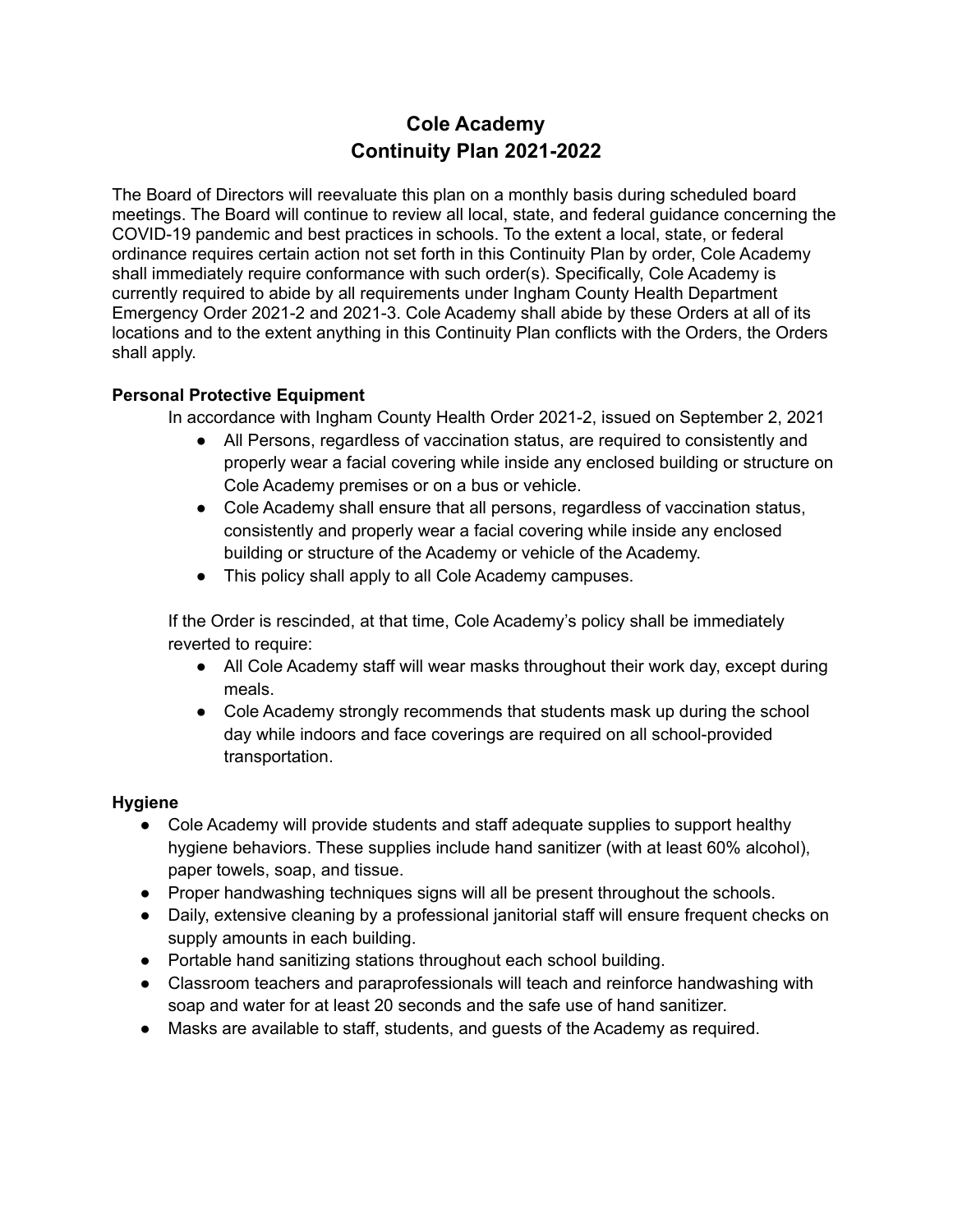#### **Spacing, Movement, and Access**

- While social distancing will be attempted and recommended wherever possible throughout the building, social distancing is not feasible in classrooms and other shared school spaces.
- All drinking fountains will be turned off. Please send your student to school with a water bottle daily.
- Social distancing reminders will be displayed throughout each building using floor decals and other markings to indicate space intervals for visitors.
- Cole will limit visitors to parent pick-up and drop-off only times. These visitors must wear a face mask, be symptom-free and stay less than 15 minutes total in a day. (Curbside drop-off and pick-up is also available for those wishing to not enter the building.)
- Parents are not allowed in hallways, bathrooms, or other shared student spaces.

## **Screening**

- Families are responsible for screening their students before school each morning.
- Parents must sign a form acknowledging their responsibility to screen their student(s) and what symptoms, to be screened for.
- It will be the parents responsibility to report to the school district if their student is experiencing symptoms or has had close contact with a person who tests positive for COVID-19.
- All staff members will also self-screen before entering the building and report any symptoms to their building leadership.

#### **COVID Notifications**

- Cole Academy will send an email notification to all families in the respective school if a confirmed case has been on campus.
- Cole Academy will provide new and cumulative counts of school associated cases for each building on our school website. (www.coleacademy.org)

## **General Quarantine & Isolation Protocols/Requirements:**

- Students who test positive for COVID-19 must isolate for 10 days before returning to school, regardless of vaccination status.
- Parents should notify the Health Department and school if their child tests positive for COVID-19.
- Vaccinated individuals do not have to quarantine, although it is recommended to get tested 3-5 days after a known exposure and wear a mask in school for 10 days.
- Unvaccinated individuals must quarantine for 10 days since the last date of contact with a known COVID positive individual.
- The local health department will contact families to confirm the need to quarantine as well as the date when their student can return to school.
- If a COVID-19 positive individual is identified within a classroom, all individuals within that classroom shall be required to quarantine.

## **Food Service, Gathering, and Extracurricular Activities**

- Meals will be eaten in the gym/cafeteria or in individual classrooms and students will be eating at tables with as much space between them as feasible.
- Students will sit with only their classmates.